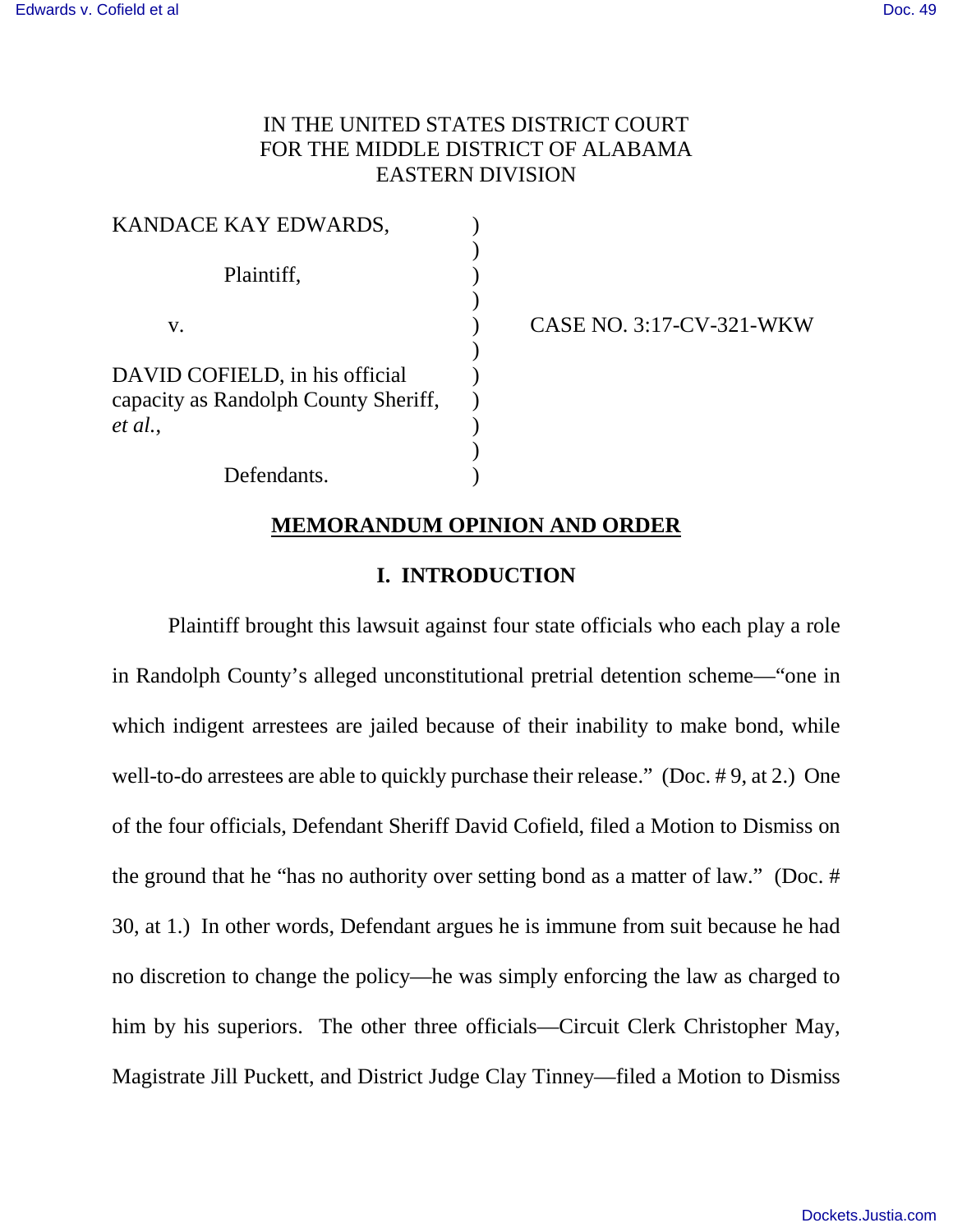(Doc. # 46) on the ground that this action is moot because Plaintiff is no longer jailed in Randolph County. For the reasons set forth below, both motions are due to be denied.

#### **II. DISCUSSION**

### **A. Defendant Cofield**

l

Defendant's only argument ignores hornbook law that has been around for over 100 years. "The landmark case of *Ex parte Young*, 209 U.S. 123 (1908), created an exception to [state sovereign immunity] by asserting that a suit challenging the constitutionality of *a state official's action in enforcing state law* is not one against the State."[1](#page-1-0) *Green v. Mansour*, 474 U.S. 64, 68 (1985) (emphasis added). "The theory of the case was that an unconstitutional enactment is 'void' and therefore does not 'impart to [the officer] any immunity from responsibility to the supreme authority of the United States.'" *Pennhurst State Sch. & Hosp. v. Halderman*, 465 U.S. 89, 102 (1984) (quoting *Young*, 209 U.S. at 160). Because the State is unable to authorize an unconstitutional action, its actor is "stripped of his official or representative character and is subjected to the consequences of his official conduct." *Young*, 209 U.S. at 160. Thus, "the Eleventh Amendment does not

<span id="page-1-0"></span><sup>1</sup> Sheriff Cofield is a state actor, even though he works for Randolph County. *Turquitt v.*  Jefferson Cty., 137 F.3d 1285, 1289 (11th Cir. 1998) ("Alabama sheriffs act as state officers when supervising inmates and otherwise operating the county jails.").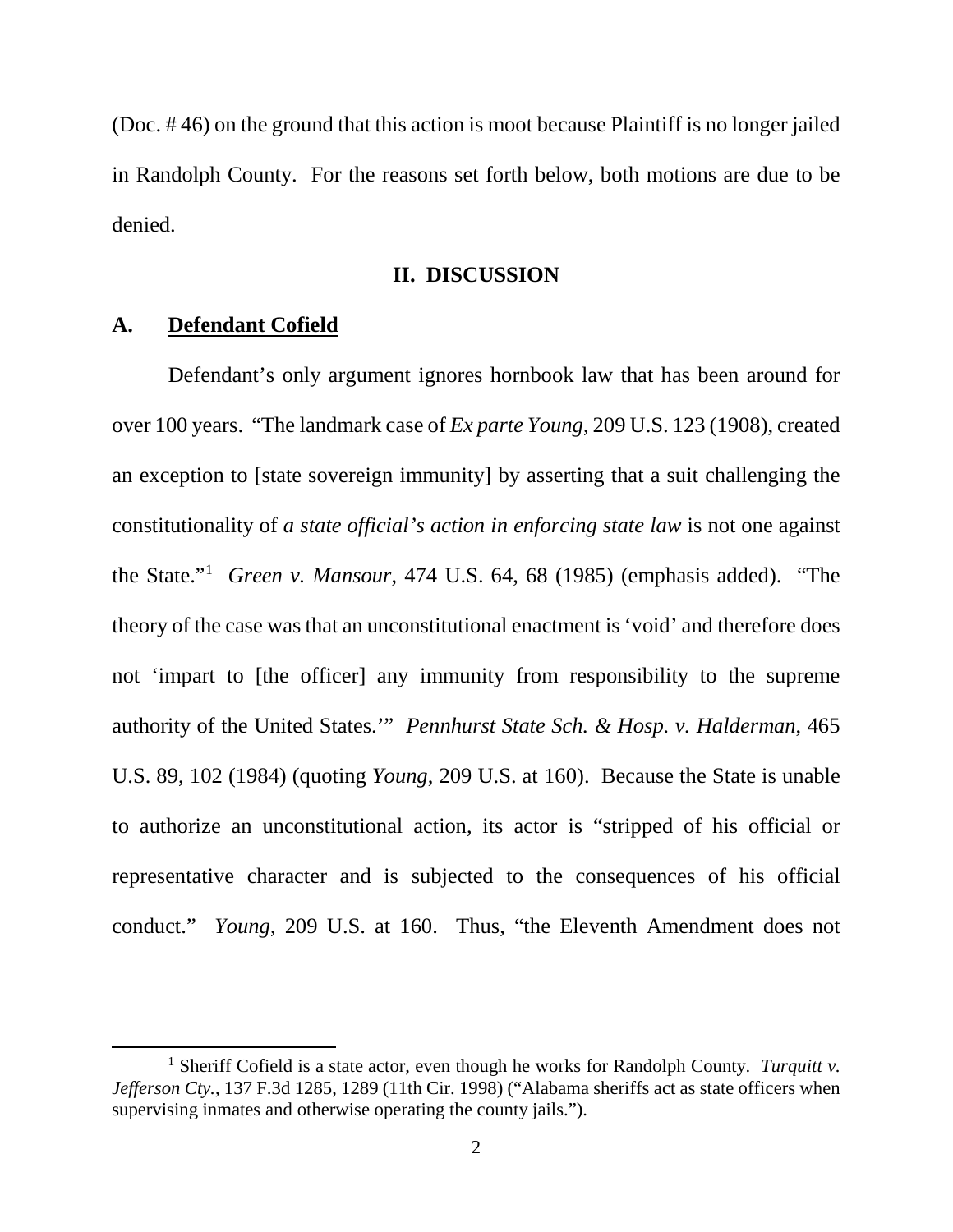prevent federal courts from granting prospective injunctive relief [against a state actor] to prevent a continuing violation of federal law." *Green*, 474 U.S. at 68.

This is exactly what Plaintiffs seek against Defendant (Doc. # 1, at 19–21), and Defendant does not enjoy immunity merely because he was following orders. Indeed, the holding of *Ex parte Young* assumes that the state actor has done nothing more than enforce the law as promulgated by the State. *See Pennhurst*, 465 U.S. at 102 ("[In *Young*], a federal court enjoined the Attorney General of the State of Minnesota from bringing suit to enforce a state statute that allegedly violated the Fourteenth Amendment. This Court held that the Eleventh Amendment did not prohibit issuance of this injunction.").

Defendant seems to think it matters that Plaintiffs fail to allege "any *independent* action . . . [taken by him in] setting the terms and conditions by which Plaintiff (or any other person) may be released on bond." (Doc. # 30, at 3 (emphasis added).) It does not. The cases Defendant offers to support his argument to the contrary are inapposite because they deal with the bounds of municipal liability under 42 U.S.C. § 1983. *See, e.g., Grech v. Clayton Cty., Ga.*, 335 F.3d 1326, 1329– 30 (11th Cir. 2003) (applying the test introduced in *Monell v. Dep't of Soc. Servs.*, 436 U.S. 658, 708 (1978), which is used to determine "whether a municipality is liable in damages for injuries that are the direct result of its official policies"). This claim is for prospective injunctive relief against Defendant in his official capacity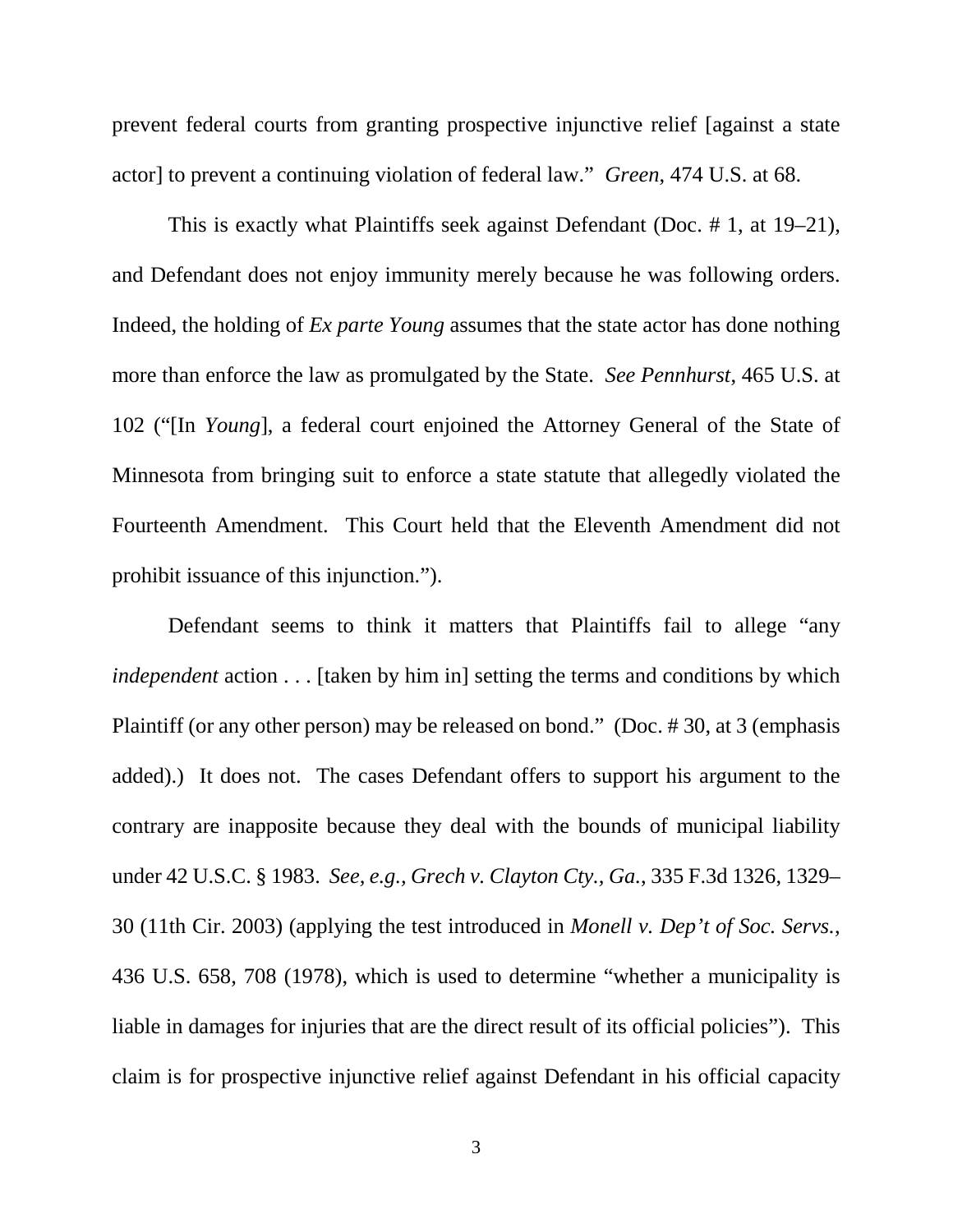and thus *Ex Parte Young* controls. Accordingly, Cofield's motion to dismiss is due to be denied.

### **B. Defendants May, Puckett, and Tinney**

Defendants May, Pucket, and Tinney ("Defendants") argue that traditional standing rules require Plaintiff's claims be dismissed as moot. After all, Plaintiff has already been released from jail, and the claim she brings centers on her wrongful detention. *See DeFunis v. Odegaard*, 416 U.S. 312, 316 (1974) (noting that "federal courts are without power to decide questions that cannot affect the rights of litigants in the case before them"). Defendants point out that Plaintiff is no longer a member of the class of pretrial detainees kept in jail because of Randolph County's bail schedule and emphasize that "a plaintiff cannot represent a class of which he is not a member" (Doc. # 44, at 3). *See Tucker v. Phyfer*, 819 F.2d 1030, 1033 (11th Cir. 1987) ("In a class action, the claim of the named plaintiff, who seeks to represent the class, must be live both at the time he brings suit and when the district court determines whether to certify the putative class. If the plaintiff's claim is not live, the court lacks a justiciable controversy and must dismiss the claim as moot.").

The question is whether an exception applies to the traditional standing rules. In *Sosna v. Iowa*, 419 U.S. 393 (1975), the Supreme Court held that a class action is not "always moot just because the named plaintiff's claim is moot." *Stein v. Buccaneers Ltd. P'ship*, 772 F.3d 698, 706 (11th Cir. 2014). It may be, for example,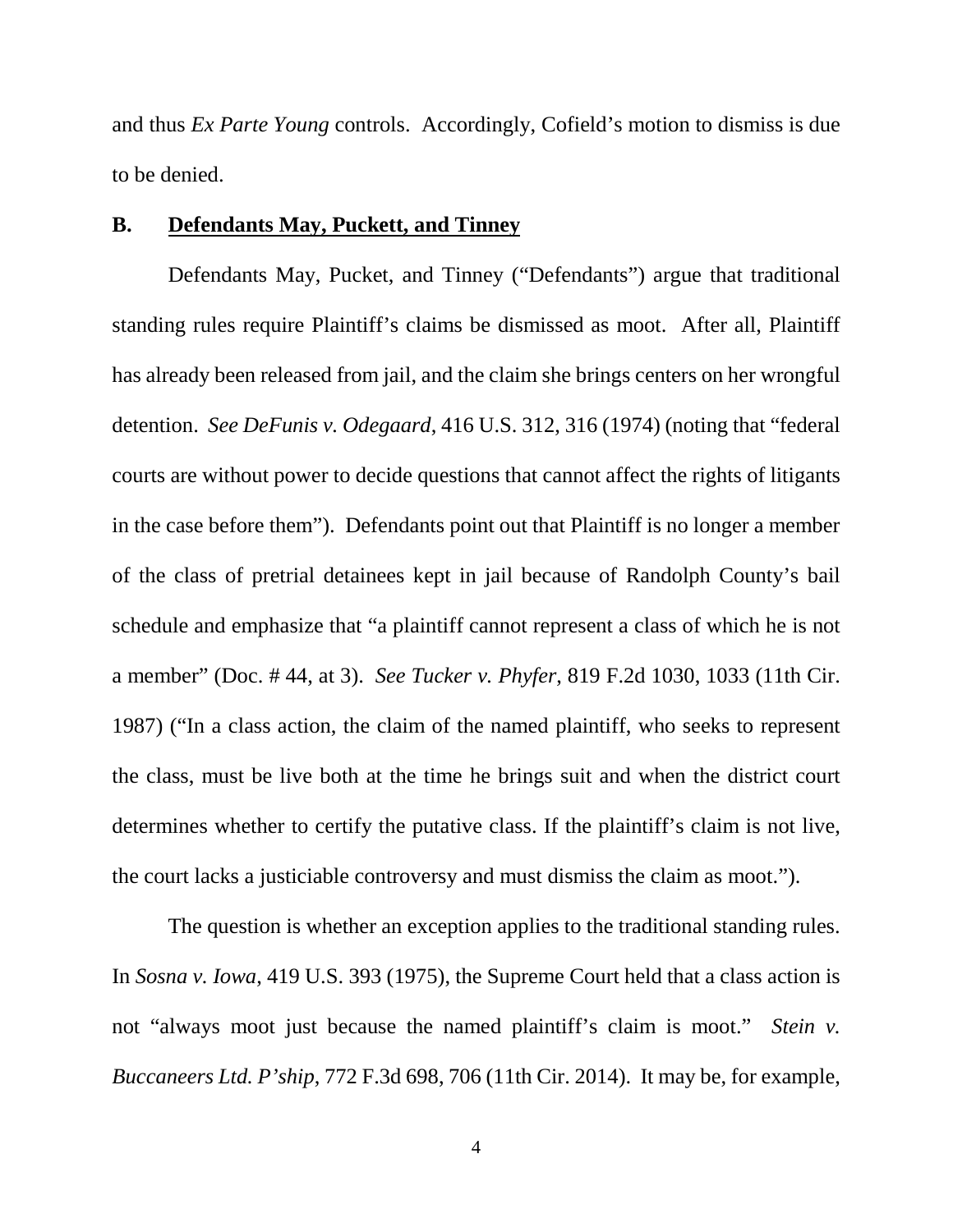that a claim brought via class action is "capable of repetition, yet evading review." *Sosna*, 419 U.S. at 399, 402. Even prior to certification, the action may be allowed to proceed if the named plaintiff's case becomes moot "before the district court can reasonably be expected to rule on a certification motion." *Id.* at 402 n.11.

Defendants recognize this exception. In fact, they even acknowledge that the exception has been used in previous cases involving "pretrial detention matters." (Doc. # 44, at 5.) For example, in *Gerstein v. Pugh*, 420 U.S. 103 (1975), the Court reviewed a challenge to a Florida pretrial detention procedure even though the named plaintiffs were no longer detained. Explaining its holding, the court observed the unlikelihood that "any given individual, named as plaintiff, would be in pretrial custody long enough for a district judge to certify the class." *Gerstein*, 420 U.S. at 110 n.11. The same difficulty, it would seem, arises in a case like this one.

But Defendants balk at the comparison. "[I]t would be improper to use this princip[le] in this matter," they say, because "there has never [been] an instance where a named plaintiff's claims became mooted within 24 hours of issuance of the case and even prior to the issuance of a TRO." (Doc. # 44, at 5.) The "short timeframe," by Defendants' estimation, calls into question whether Plaintiff "should be considered a member of the class," whether she "would diligently pursue the class claims, and whether [she] has stated a true case in controversy." (Doc. # 44, at 5.)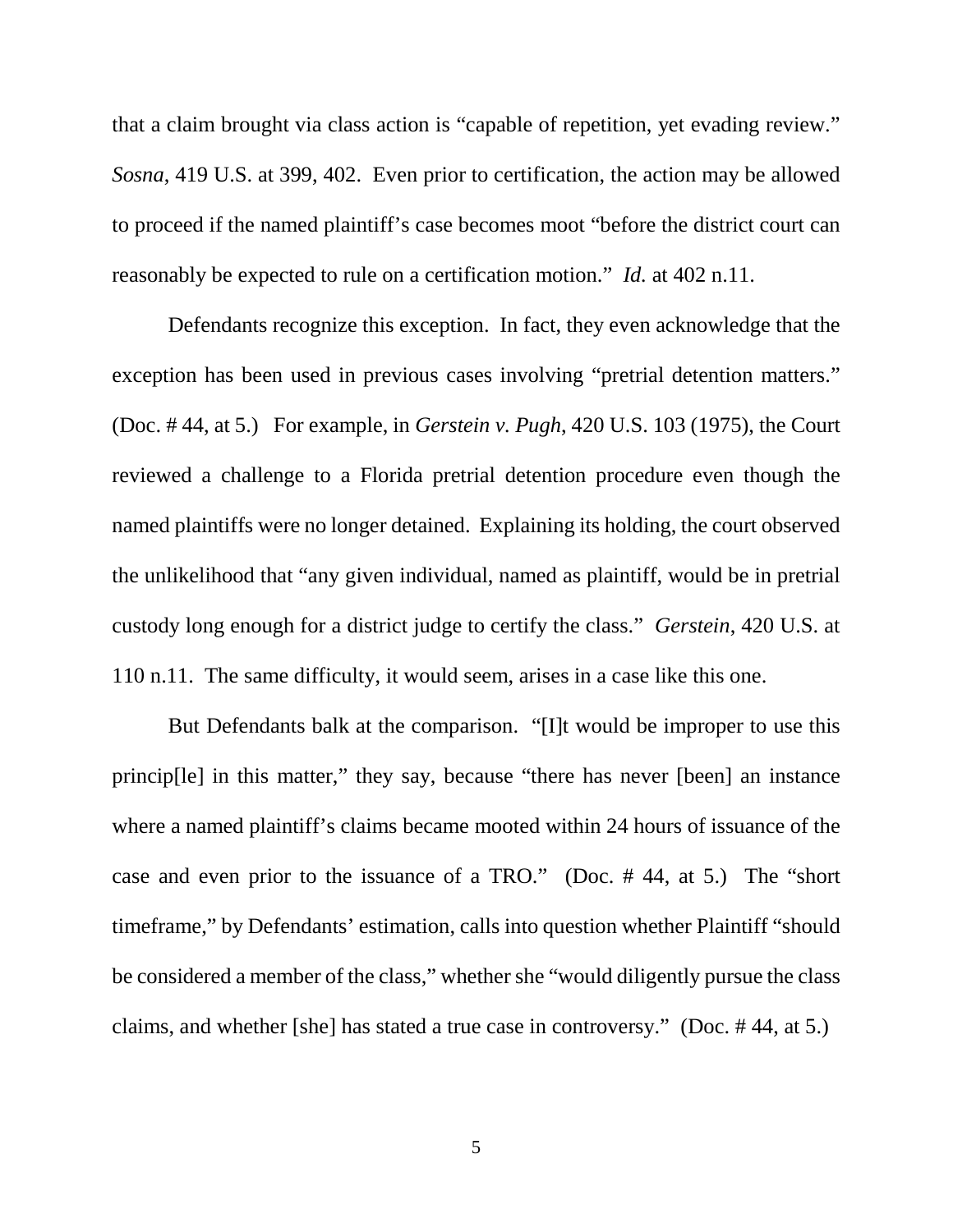This distinction is immaterial. Defendants do not point to a single case holding that the length of a plaintiff's live controversy, prior to its becoming moot, should bear on whether a mootness exception will later apply. And if the length of the live controversy did bear on that question, it seems a shorter controversy would work in Plaintiff's favor, not the other way around. The more quickly a controversy is mooted, the more likely it is to evade review. Nevertheless, after highlighting the brevity of the controversy, Defendants go on to assert that "the issues likely will not evade review." The court can think of no reason why that would be true, and Defendants do not explain. All in all, the distinctions Defendants attempt to draw between this case and the ordinary pretrial detention case are irrelevant, and the arguments they make in support of those distinctions are vacuous. Courts routinely apply the *Sosna* exception in pretrial detention cases because pretrial detentions are the very sort of transitory subject matter for which the exception was created. *See Dunn v. Dunn*, 148 F. Supp. 3d 1329, 1340 (M.D. Ala. 2015) ("Claims that derive from potentially imminent release from custody are 'a classic example of a transitory claim.'"). Defendants have provided no convincing reason why this case is any different from all the other cases that involve challenges to various pretrial detention schemes. Because the controversy at the center of this case is transitory in nature, the *Sosna* exception applies, and the court will not dismiss it for mootness.